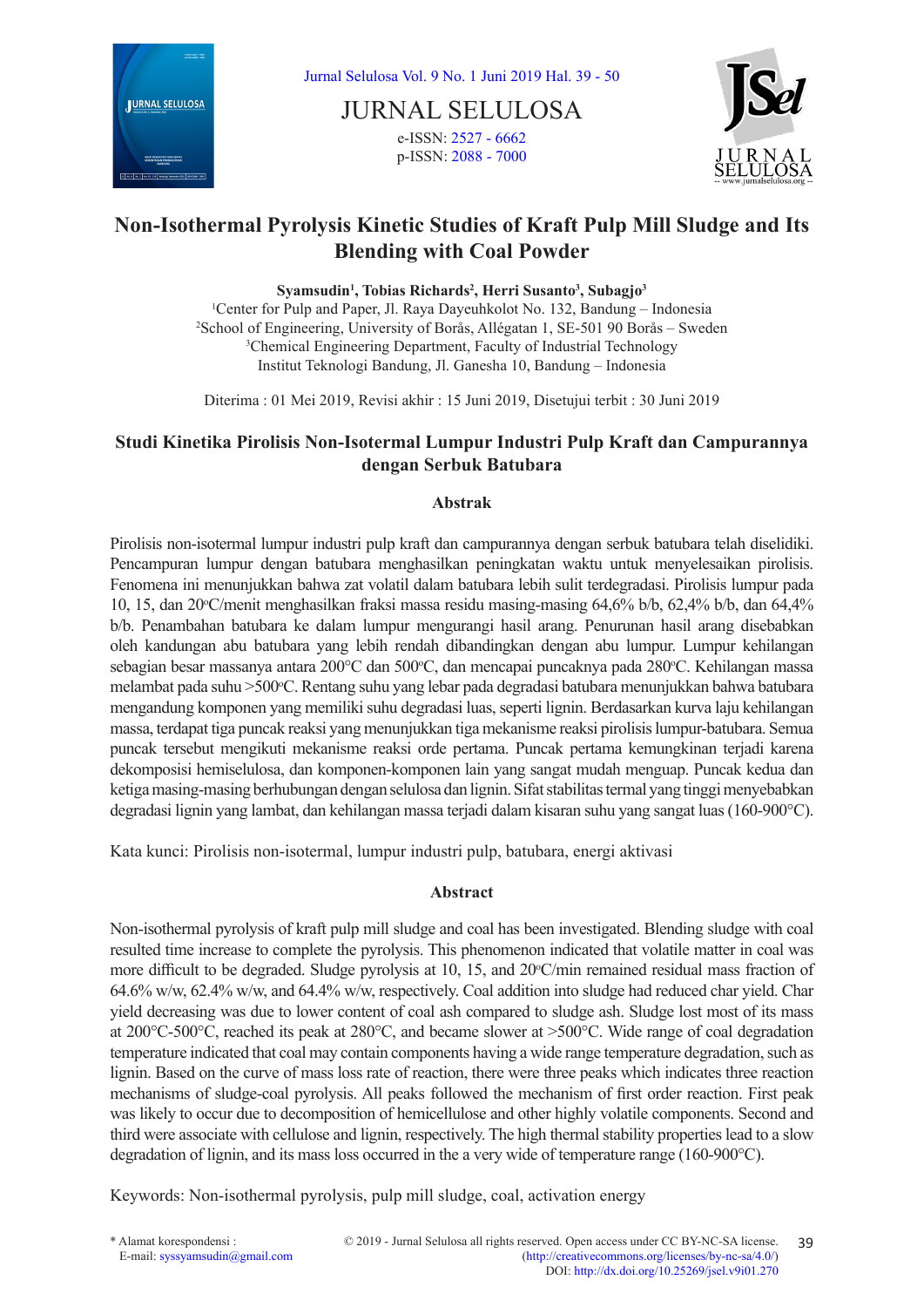#### **Introduction**

Wastewater treatment processes of pulp mill effluent usually generates solid waste such as sludge. In a kraft pulp mill, sludge generation may be as many as 58 dried kg per ton of pulp (Scott, Abubakr, Smith, 1995). The sludge consists of organic and inorganic compounds, and each specific/different mill and processes has different content composition, both qualitatively and quantitatively. The organic components may come from fibers or wood residue from pulp raw material, and also from micoorganism released from activated sludge. The major constituents of wood residues are cellulose, hemicellulose and lignin, in addition to extractives, water and mineral matter. Apart from organic matter, sludge also contains inorganic materials such as wood inorganic component and chemicals from both pulping processes and wastewater treatment processes. Sodium (Na) and sulfur (S) are often a major sludge inorganic constituent because of the utilization of sodium hydroxide (NaOH) and sodium sulfide (Na<sub>2</sub>S) in the kraft processes.

Dried sludge has potential to produce a certain amount of heat due to its high content of organic substances and might considered as a potential energy resource. Utilization of sludge as an alternative energy resource may simultaneously solve the environmental and energy problem. Pyrolysis is considered as an alternative method to treat sludge, as well as to convert this kind of waste to produce energy and more valuable chemical feed stocks (Werther and Ogada, 1999). Pyrolysis is a thermal decomposition of organic compounds at elevated temperatures in an inert environment where the main products are including non-condensable gases, liquid bio-oils as well as solid char (Liu, Song, and Wu, 2015). Potential energy resources in the form of fuels come from the gaseous and liquid products, whereas the solid product may be used as an adsorbent for pollutants removal of contaminated water (Coimbra *et al.*, 2015). Pyrolysis, in addition to being an independent process for producing various chemical compounds and fuels, may also be considered as the initial stage of thermal conversion process of carbonaceous materials, including combustion and gasification (Fang *et al*., 2015). As the initial stage in all main thermochemical conversion routes, pyrolysis has important effects on the reaction kinetics and products distribution of the follow-up process (Chen *et al*., 2018).

Sludge has a high content of ash and volatile matter, but a low content of fixed carbon. The high ash content may decrease the specific calorific value of the sludge. To improve its quality as a fuel, sludge can be blended with coal. Coal has a role to increase calorific value of the sludge, and has low ash content and high calorific value. Based on these properties, a blending of sludge and coal can improve the properties of the sludge as a solid fuel. If these blended materials are processed in co-pyrolysis process, multiple synergistic interactions between sludge components and coal components may occur. This process may lead to a variation in the thermal reactivity of the blended materials and on the physical properties and chemical properties of the product generated. Recently, a number of studies have reported the co-pyrolysis characteristics of sludges (Fang *et al.* (2015); Coimbra *et al.* (2015); Xiao *et al.* (2015); Wang *et al.* (2016). Fang *et al.* (2015) studied thermogravimetric analysis of the co-pyrolysis of paper sludge and municipal solid waste through a thermogravimetric simultaneous thermal analyzer from room temperature to 1000°C. It was reported that with the increase of paper sludge ratio, the mass loss peak was also increased. Coimbra *et al.* (2015) studied thermogravimetric analysis of the copyrolysis of a bituminous coal and pulp mill sludge. The paper reported that compared to coal, pyrolysis of pulp mill sludge may started at lower temperatures and involving larger devolatilization and produced smaller yield of char. Blending pulp mill sludge with coal may causes an increase in the pyrolysis reactivity and a decrease in the corresponding activation energy (E).

The number of reactions involved in pyrolysis may vary depending on the number of components contained in the blending materials. In thermogravimetry analysis (TGA), three peaks usually appear that can be assigned to pseudo components of biomass, namely cellulose, hemicellulose, and lignin. It is well known that cellulose, hemicellulose, and lignin are the building blocks of biomass material (Chen *et al*, 2017). Data obtained from TGA are used to determine some kinetic parameters like activation energy, pre-exponential factor, and reaction mechanism (Sharma, Pandey, and Diwan, 2019).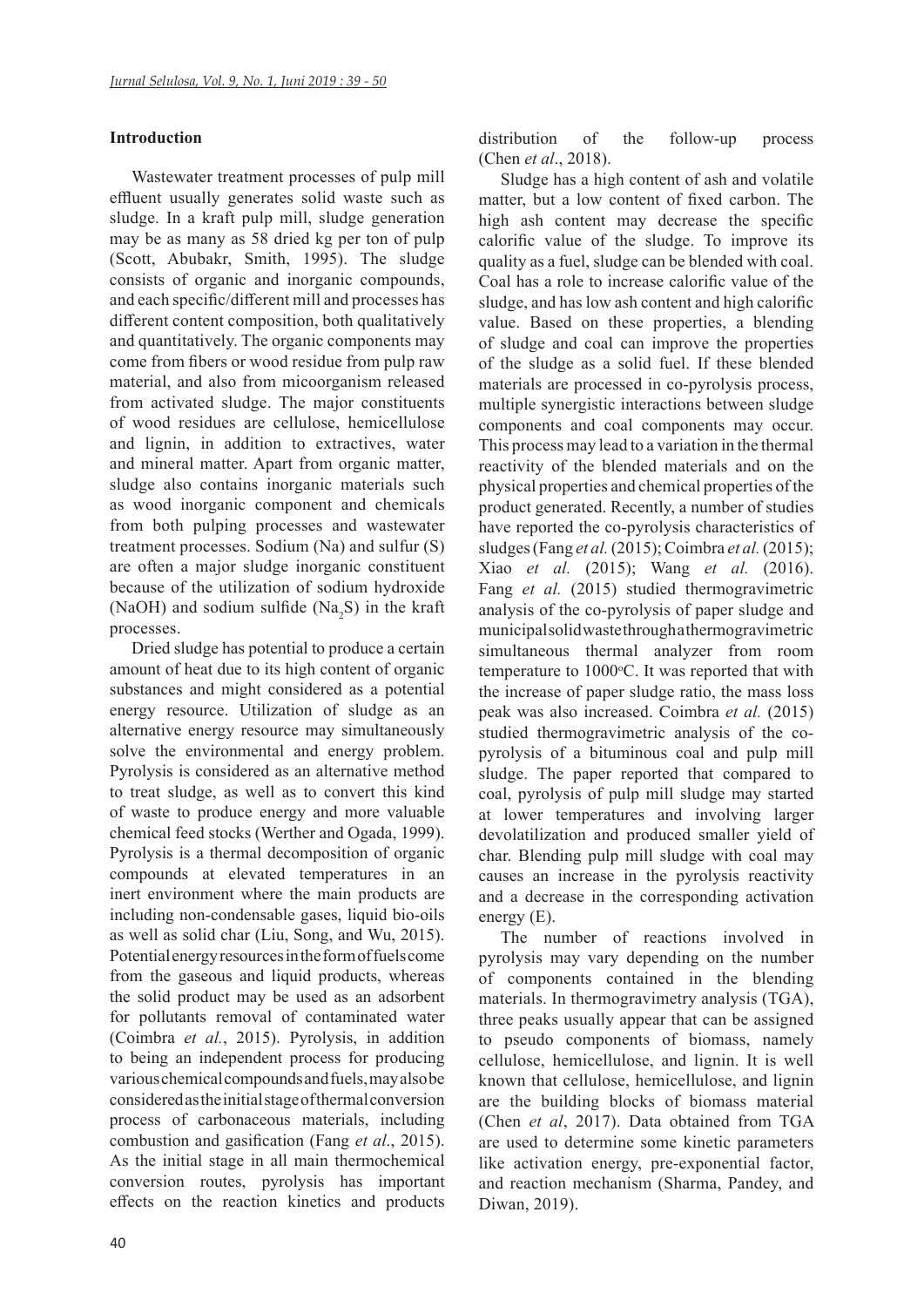| No. | Analysis                                                                                  | Sludge                                      | Coal                                  |
|-----|-------------------------------------------------------------------------------------------|---------------------------------------------|---------------------------------------|
| 1.  | Proximate (db):<br>a. Volatile<br>matter<br>b. Fixed carbon<br>c. Ash                     | 55.02%<br>11.15%<br>33.83%                  | 48.80%<br>48.44%<br>2.76%             |
| 2.  | Ultimate (db):<br>a. Carbon<br>b. Hydrogen<br>c. Nitrogen<br>d. Total sulfur<br>e. Oxygen | 33.03%<br>4.35%<br>2.71%<br>0,48%<br>25,60% | 70.64%<br>4.45%<br>$0.94\%$<br>21.21% |
| 3.  | Calorific value<br>(db)                                                                   | 13.12 MJ/kg                                 | $24.91$ MJ/kg                         |

**Table 1**. The properties of the sludge and the coal

The purpose of this study was to evaluate the thermal behavior during the pyrolysis process and develop a pyrolysis kinetic model through heating rate and composition of the sludge-coal variations. A study of pyrolysis kinetics may assist us in predicting the pyrolysis behavior of the biomass and also to design efficient pyrolytic reactors for engineering applications (Zhou *et al*., 2015). Based on the curve of mass loss rate of pyrolysis reactions, pyrolysis kinetics of sludge and its blending with coal was determined to the temperature variation obtained with the thermogravimetric analyzer. The thermal decomposition profile of the blending of sludge and coal was evaluated in non-isothermal conditions on some variation of heating rate.

#### **Materials and Method**

## **Materials**

The materials used in this study were sludge and coal powder. The sludge was obtained from a kraft pulp mill in South Sumatera. The sludge contained the main organic components, i.e. hemicellulose 6.15% w/w; total cellulose  $49.16\%$  w/w and lignin 14.15% w/w. In order to reduce its degradation by microorganism, the sludge was dried using a drying oven at temperature of  $110^{\circ}$ C for 24 hours. The dried sludge was crushed and screened to obtain a sample with particle size of 16-32 mesh. The coal powder was obtained from Thermofluid and Utilities System Laboratory, Chemical Engineering Department, ITB with particle size of 16-32 mesh. The properties of the sludge and the coal are presented in **Table 1**. In this experiment, the blending of sludge-coal was prepared with the composition of 0% w/w, 20% w/w, 50% w/w and 100% w/w of coal.

#### **Equipment**

Pyrolysis experiments were carried out using thermogravimetric analyzer with a combination of the magnetic suspension balance and a gas and/or vapor dosing system (**Figure 1**) under  $N<sub>2</sub>$ atmosphere. The flow rate of  $N_2$  gas was kept at 100 mL/min to ensure an inert atmosphere. Nitrogen gas was also used as a carrier gas during pyrolysis experiments that will carry out



Figure 1. The non-isothermal pyrolysis experimental set-up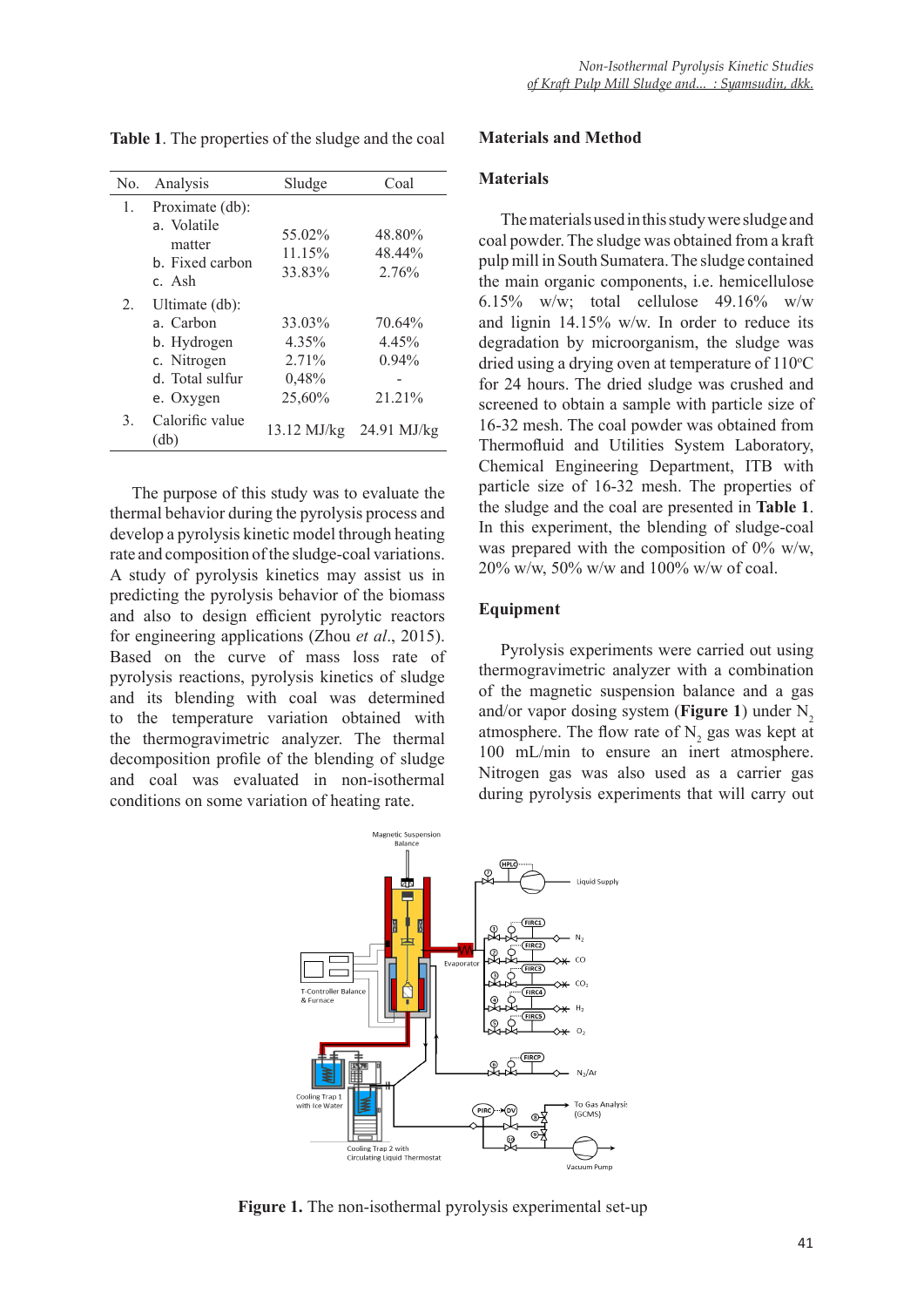the volatile gases formed immediately during pyrolysis to prevent re-polymerization reaction and further decomposition. The pyrolysis was carried out non-isothermally with heating rate of 10, 15, and 20°C/min in atmospheric pressure (1 bar). About 0.3 g of sample was used in every experiment. The sample was introduced into the reactor, then heated in nitrogen environment at varying heating rates to  $105^{\circ}$ C and held at this temperature to remove moisture. The sample was then heated at same heating rate to the final pyrolysis temperature of 900°C and also held at this temperature to ensure complete devolatilization. The experiment was considered to be finished when no weight loss again.

#### **Pyrolysis Kinetics Model**

The pyrolysis kinetics parameters of sludge and its blending with coal can be calculated based on the TG data. The pyrolysis reaction may be expressed with a model of the global reaction steps as follows :

 *k*  $S$ ludge  $\rightarrow$  Residue + Volatile

#### **Sludge Residue + Volatile**

The reaction is considered to be irreversible for the reason that the purge gas  $(N_2)$  carried the volatile gas away as soon as it formed. In the kinetic analysis, it is generally assumed that the reaction rate can be described by two separate functions, i.e. *k(T)* and *f(α)*. The overall reaction rate can be described by the equation 1:

*dα / dt = k* (*T* )*. f* (*α*) ..........................................(1)

with is reaction rate, is mass loss fraction, is reaction rate constant as function of temperature, *t* is reaction time, *T* is absolute temperature, and is reaction model. The mass loss fraction, α, is defined by the equation 2:

*α =* (*m0 -mt* ) */* (*mo -mf* ) .................................... (2)

with  $m_0$  is initial mass of sample after drying at 105°C,  $m_t$  is mass of sample at any time *t*, and  $m_f$ is mass of sample at the end of the reaction. The mass loss fraction, defined above, is based on the mass of volatile material, after drying at 105°C. The reaction rate constant,  $k$ , can be described by Arrhenius equation 3:

$$
k(T) = A \cdot exp(-Ea/RT)
$$
.................(3)

with *A* is pre-exponential factor, *R* is universal gas constant (8.314 J mol<sup>-1</sup>K<sup>-1</sup>), *E* is activation energy (J.mol<sup>-1</sup>), and  $T$  is absolute temperature (K). In the pyrolysis process, the heating rate,  $β$ , is considered to be constant equation 4:

$$
\beta = dT/dt = constant \dots \dots \dots \dots \dots \dots \dots \dots \dots \dots \dots \dots \tag{4}
$$

Equation  $(1)$  can be modified as equation 5::

$$
\beta
$$
. $d \alpha / dT = A. exp (-Ea / RT). f(\alpha) ..........$ (5)

Iso-conversional integral method is based on the shape of the temperature integral approach:

$$
g(\alpha) = \int\limits_0^\alpha 1/f(\alpha)\,d\alpha = (A/\beta).\int\limits_{T_o}^T exp(-E_\alpha/RT)\,dT\,\dots\,(6)
$$

The right-hand side of Eq. (6) has no exact analytical solution. By applying Cauchy's rule, the expression can be solved to give:

$$
ln\left[\frac{g(\alpha)}{T^2}\right] = ln\left[\frac{A.R}{\beta.E_\alpha}\left(1 - \frac{2R.T}{E_\alpha}\right)\right] - \frac{E_\alpha}{R.T}
$$
 ....... (7)

Since, *2RT⁄E<<1*

$$
ln\left[\frac{g(\alpha)}{T^2}\right] = ln\left[\frac{A.R}{\beta.E_\alpha}\right] - \frac{E_\alpha}{R.T}
$$
 ....... (8)

Thus, for  $\alpha$  = constant, a plot of against was obtained from the thermal curves of several heating rates resulted in a straight line where its slope values can be used to evaluate the activation energy and its intercept value can be used to evaluate the value of pre-exponential factor. Function of and were depend on the conversion mechanism and mathematical model.

In this study, the gaussian fitting model was used to clarify the pyrolysis data of sludge and its blending with coal. Deconvolution is considered as an appropriate method to study the kinetics involved during the pyrolysis of biomass. The mass loss rate peaks which complex and overlapping were separated into individual peaks to allow clarification of the composition of the sludge-coal, as well as analyze the possible reaction mechanisms that occur to its components. This model assumed that lignocellulosic biomass should contain three independently reacting pseudo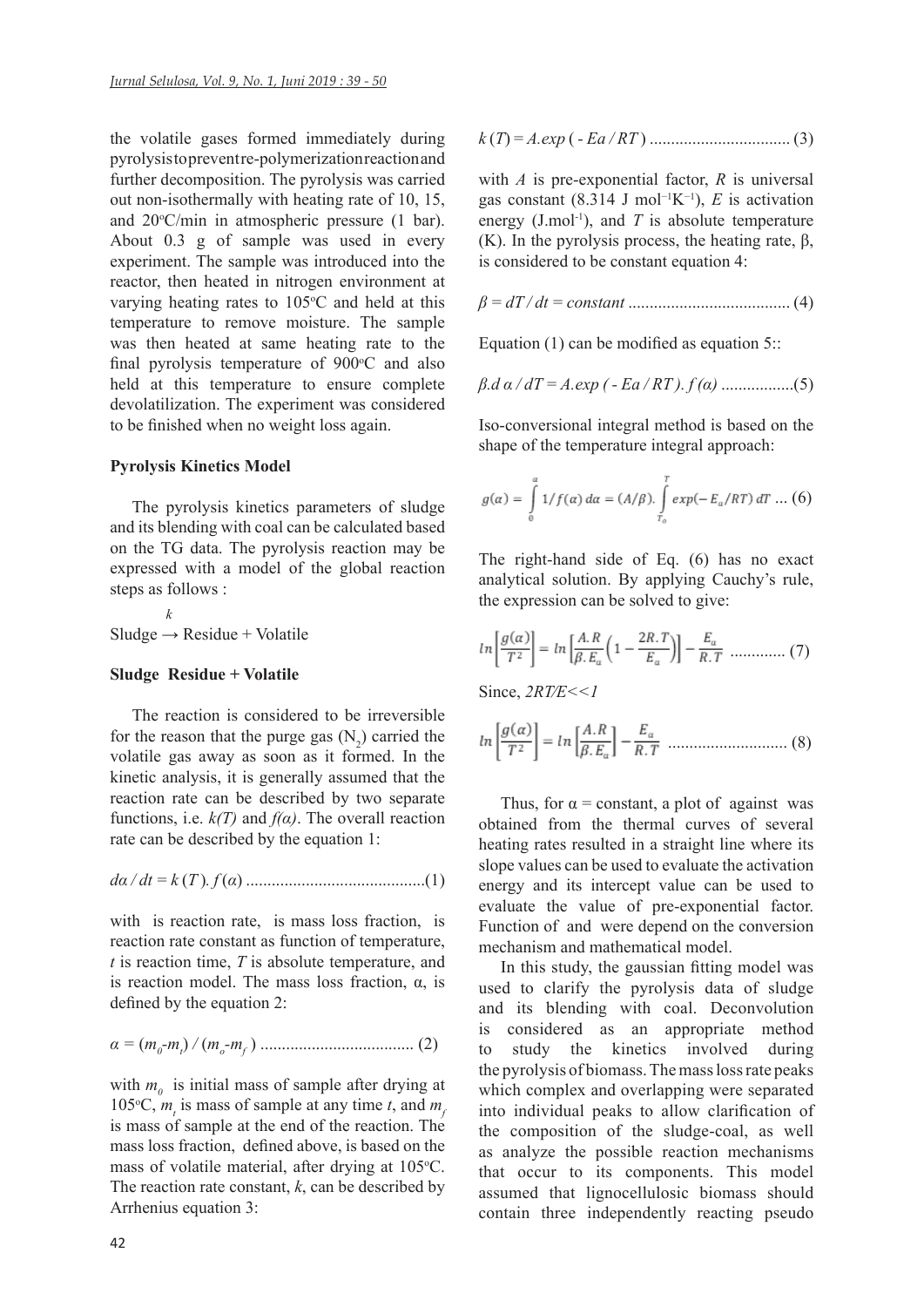components (hemicellulose, cellulose and lignin) (Chen *et al*., 2017). These components were decomposed independently to form char and volatile compounds (Sharma *et al*., 2019). The individual peak was considered to represent one reaction mechanism of the components of the sludge and coal.

#### **Results and Discussion**

#### **The Sludge-Coal Pyrolysis Characteristics**

Thermogravimetric profiles for nonisothermal pyrolysis of sludge, coal and blend of coal-sludge are presented in **Figure 2**. It was observed that some amount of water was adsorbed to the particles during samples storage. A small fraction of mass loss was observed in the drying stage, indicated by a weight decrease in the temperature range of  $25-105$ °C. This mass loss was occured due to evaporation of water contained in the sample during the drying stage.

It was revealed that the coal samples may adsorb up to 18% w/w of moisture while dry sludge only absorbs 5% w/w of moisture during their storage. The drying stage that was carried out before the pyrolysis stage was intended to ensure the sample was free of water content so that the mass reduction during the pyrolysis process was only from the volatilization of volatile material in the sample.

Actual decomposition was occured at the pyrolysis stage. In the pyrolysis process studied, the greatest mass loss was occurred in the coal material, followed by the (50/50) blend of sludge/coal, the (80/20) blend of sludge/coal, and the sludge as the lowest. At heating rate of  $10^{\circ}$ C/min, the yield of char was decreased with the increasing of coal portion which are:  $65, 63, 60,$  and  $56\%$  w/w of sludge, the (80/20) blend of sludge/coal, the (50/50) blend of sludge/coal, and coal, respectively. The addition of coal into the sludge may reduced the yield of char at every heating rate. The decrease of char yield was suspected due to

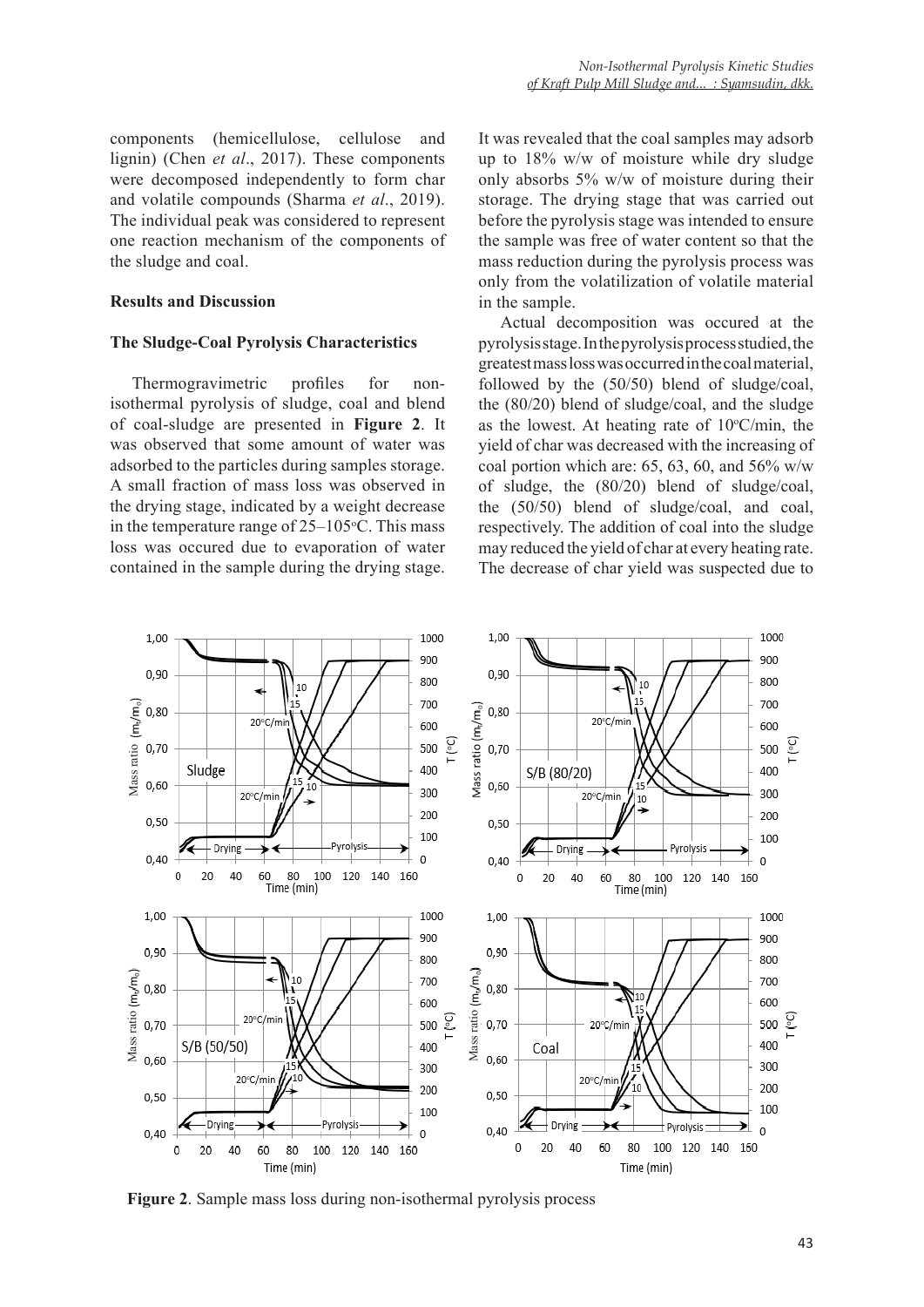the higher sludge ash content compared to coal. The more coal was added, the smaller ash contain in the blend of sludge-coal, therefore smaller yield of char. After being placed at 900°C for more than 20 min, the rate of mass loss should approximately became zero. Thus, the variance in mass over the pyrolysis experiment indicated the total amount of volatile matter.

Generally, pyrolysis at a higher heating rate should resulted in a faster mass loss rate, and the process should be completed in a relatively short time. Heating rate effect on the rate of mass loss was clearly seen in each sample, either sludge or its sludge-coal blend. The pyrolysis process of sludge at heating rate of 10, 15 and  $20^{\circ}$ C/min were completed in 80, 50 and 40 min, respectively. Higher heating rate (20°C/min) may formed a steeper curve of mass loss vs time, whereas at lower heating rate  $(10^{\circ}C/\text{min})$  it formed a more flater curve. At higher heating rates, a lot of volatile material was released which caused rapid mass loss and low yield of char. This phenomenon was occured due to higher heating rate has more heat availability for the decomposition reactions that may release volatile matter. The more volatile

matter released may lead to lower yield of char, thus addition of coal may be increased the time required to complete the pyrolysis process. This phenomenon indicates that volatile matter in the coal was more difficult to be degraded compared to sludge.

The rate of mass loss at each heating rates are presented in **Figure 3**. The sludge was lost most of its mass on the pyrolysis temperature between  $200^{\circ}$ C and  $500^{\circ}$ C. Mass loss rate reached its peak at 280°C, while became very slow at temperature below 500°C. Scott *et al.* (2006) and Biagini *et al.* (2002) reported similar shape of curves for a dried sewage sludge. Scott *et al.* (2006) reported that digested sludge lost most of its mass between 200 and 600°C, while undigested sludge lost most of its mass between 250 and 450°C. Rate of mass loss was approaching zero at ~600°C. Biagini et al. (2002) attributed the mass lost below 600°C to the thermal degradation of organic material, and the mass lost above 600°C to the decomposition of inorganic material, such as calcium carbonate. In this study, proximate analysis of the sludges revealed that sludges contained a large amount of inorganic



**Figure 3**. Mass loss fraction and mass loss rate on pyrolysis of sludge and its blending with coal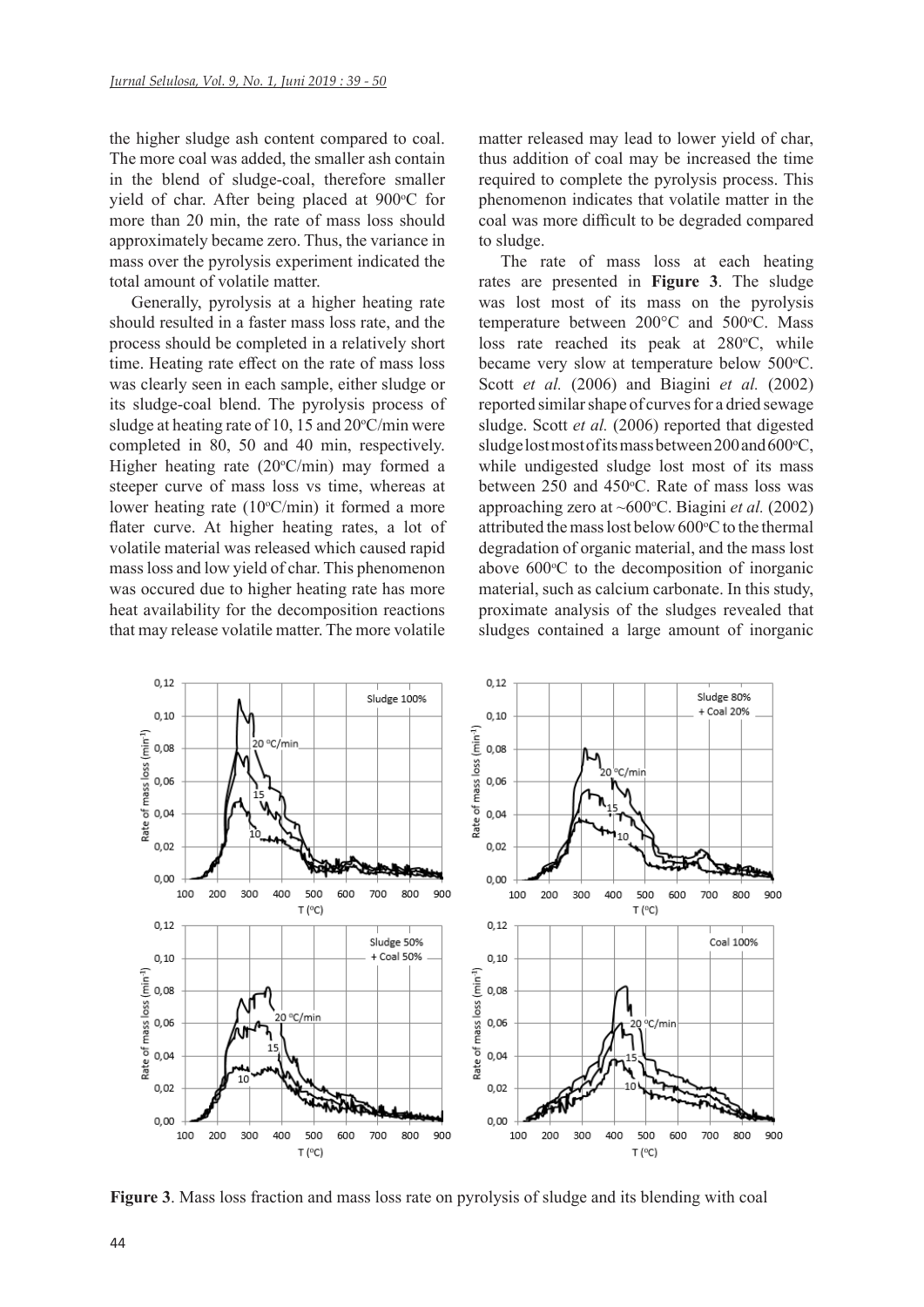material in the form of ash (**Table 1**). The coal lost most of its mass on the temperature between  $200^{\circ}$ C and  $750^{\circ}$ C, with the rate of mass loss reached its peak at 430°C. The wide temperature range of coal degradation indicates that the coal may contains some components that have wide temperature range for degradation, such as lignin. In the other hand, it may also indicates that devolatilization reactions of the coal involved more reactions than the sludge. This phenomenon could be seen from the proximate analysis of the coal which showed that the fixed carbon content was almost as high as the volatile matter content. This analysis give the indication that volatile matter in the coal may not easily degraded at low temperatures.

As seen in **Figure 3**, the rate of mass loss curves were gradually moved to the right side with increasing heating rate, while still maintain the shape of the curve. This may due to, at a given temperature, lower heating rate caused the sludge to take a longer time to reach the given temperature (Scott *et al*., 2006). The peak area was influenced by the degradation amount

of volatile matter, while the peak height was influenced by the rate of mass loss. The rate of mass loss was increased with the increasing of heating rate, which indicates that there was more heat available to decompose the sludge and coal.

Several peaks can be identified on the plots of mass loss rate versus temperature in **Figure 3**. The peak that occurred at the low temperature was considered to be in response to degradation of hemicellulose and other highly organic volatile components, whereas the peak that occurred at the higher temperature was considered to be mainly lignin and inorganic substances. No well-defined sharp peaks can be seen in **Figure 3** indicating that the devolatilization of sludge probably involves more than one reaction. The rate of mass loss peaks were appeared to be overlapping and asymmetrical, which implied that several substances in the sludge may decompose together at nearly the same temperature range (Yang and Jiang, 2009). This phenomenon can be associated with the sludge components which mostly consisted of hemicellulose, cellulose, lignin, and activated sludge microbes.



**Figure 4**. The gaussian peak fitting which separating the mass loss rate peaks were overlaping with several individual peaks for the pyrolysis of sludge with a heating rate of 10, 15, and  $20^{\circ}$ C/min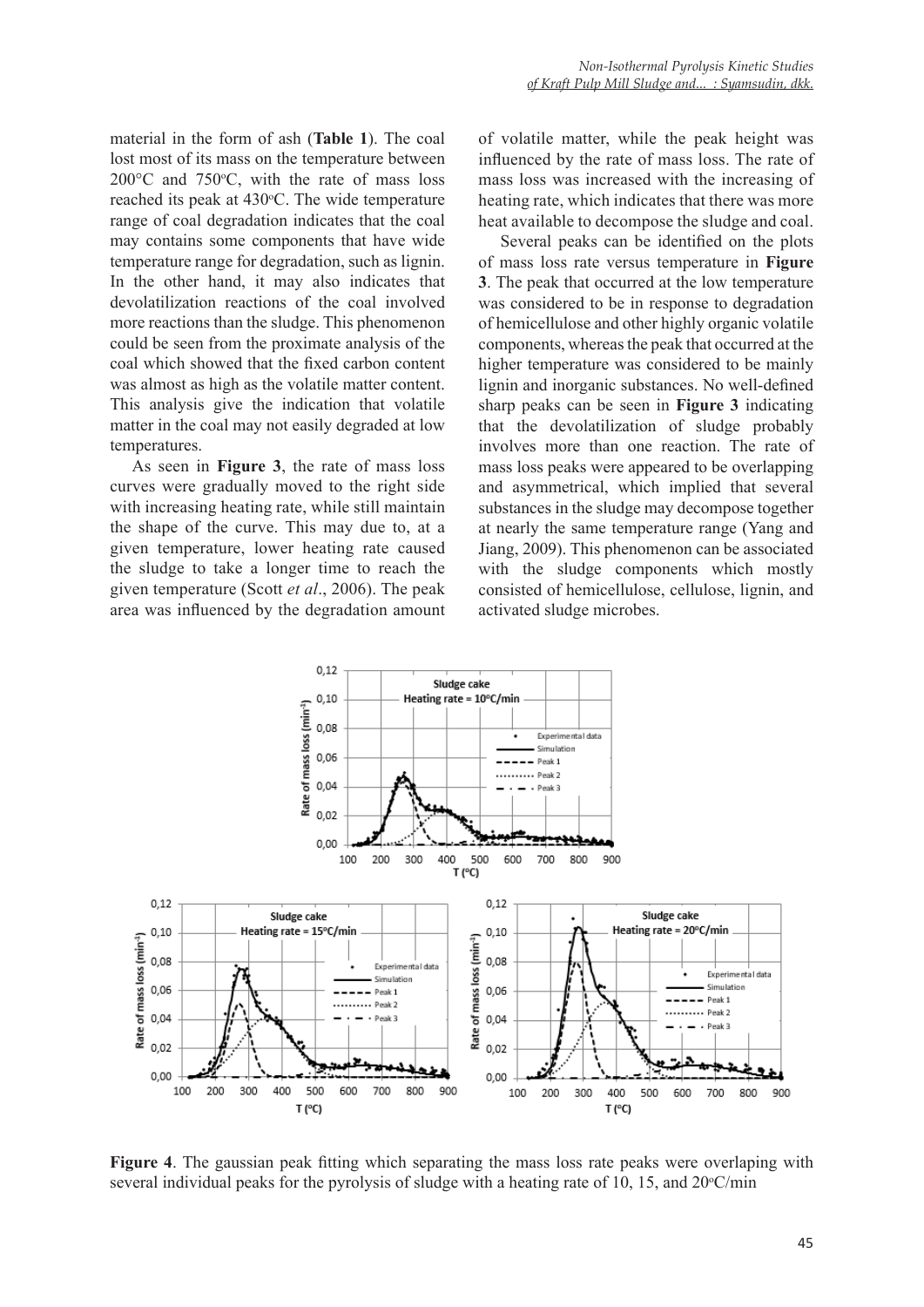

**Figure 5**. The gaussian peak fitting which separating the mass loss rate peaks were overlaping with several individual peaks for the pyrolysis of sludge/coal (80/20) with a heating rate of 10, 15, and 20o C/min



**Figure 6**. The gaussian peak fitting which separating the mass loss rate peaks were overlaping with several individual peaks for the pyrolysis of sludge/coal (50/50) with a heating rate of 10, 15, and 20o C/min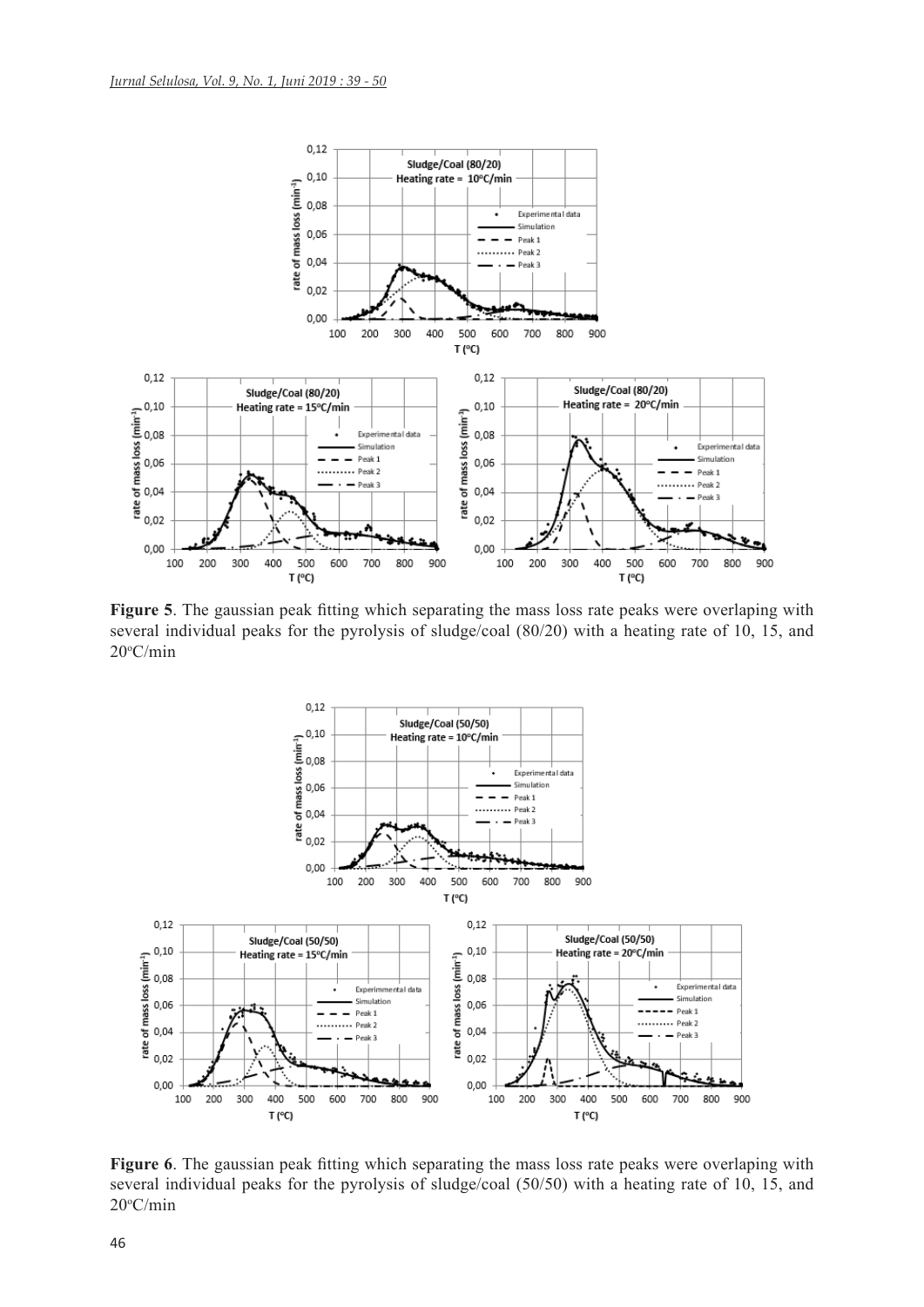

**Figure 7**. The gaussian peak fitting which separating the mass loss rate peaks were overlaping with several individual peaks for the pyrolysis of coal with a heating rate of 10, 15, and  $20^{\circ}$ C/min

#### **Pyrolysis Kinetics**

Based on the composition and the curve of mass loss rate, the gaussian fitting was resulting three peaks which indicate there were three reaction mechanisms of sludge-coal pyrolysis. Each peak representing the decomposition reaction of organic components in the blend of sludge-coal, i.e. hemicellulose, cellulose and lignin. Activated sludge microorganisms as a part of the organic component of sludge was also considered to be consisted on these compounds.

Generally, all experimental data can be approximated through pyrolysis model of three components, i.e. hemicellulose, cellulose, lignin. The pyrolysis rate values of these pseudo threecomponent should be describing the real rate of biomass pyrolysis. Peak 1 was likely to be occured due to the decomposition of hemicellulose and other highly volatile components at low temperatures  $(220-315\text{°C})$  and a peak at a temperature around 270°C. Hemicellulose could be decomposed by dehidration at low temperatures  $(\leq 280^{\circ}$ C), and could be depolymerization at higher temperatures. All studies showed that

hemicellulose was the major component of wood which was mostly unstable, probably due to their lack of crystallinity (Yang *et al*., 2007). Sludge has approximately 4.40% w/w of hemicellulose content, which consequently degradation of hemicellulose at low temperature may produce high yield of char.

Peak 2 was associated with cellulose that occurs at the temperature range of  $260-500$ °C. Sludge was containing a total cellulose content for about 30.63% w/w. Cellulose should be degraded at temperatures of  $315-400$ °C, with its decomposition peak rate at approximately around 350o C (Yang *et al*., 2007). Stefanidis *et al.* (2014) reported that cellulose was decomposed at a relatively narrow temperatures range between  $280^{\circ}$ C and  $360^{\circ}$ C with the fastest decomposition rate occured at 339°C. The decomposition temperature range was highly well defined due to the a very homogeneous of cellulose crystalline structure with branchless crystalline structure of D-glucose units.

Peak 3 was associated with the decomposition of lignin and inorganic substances. Lignin is thermally more stable than cellulose and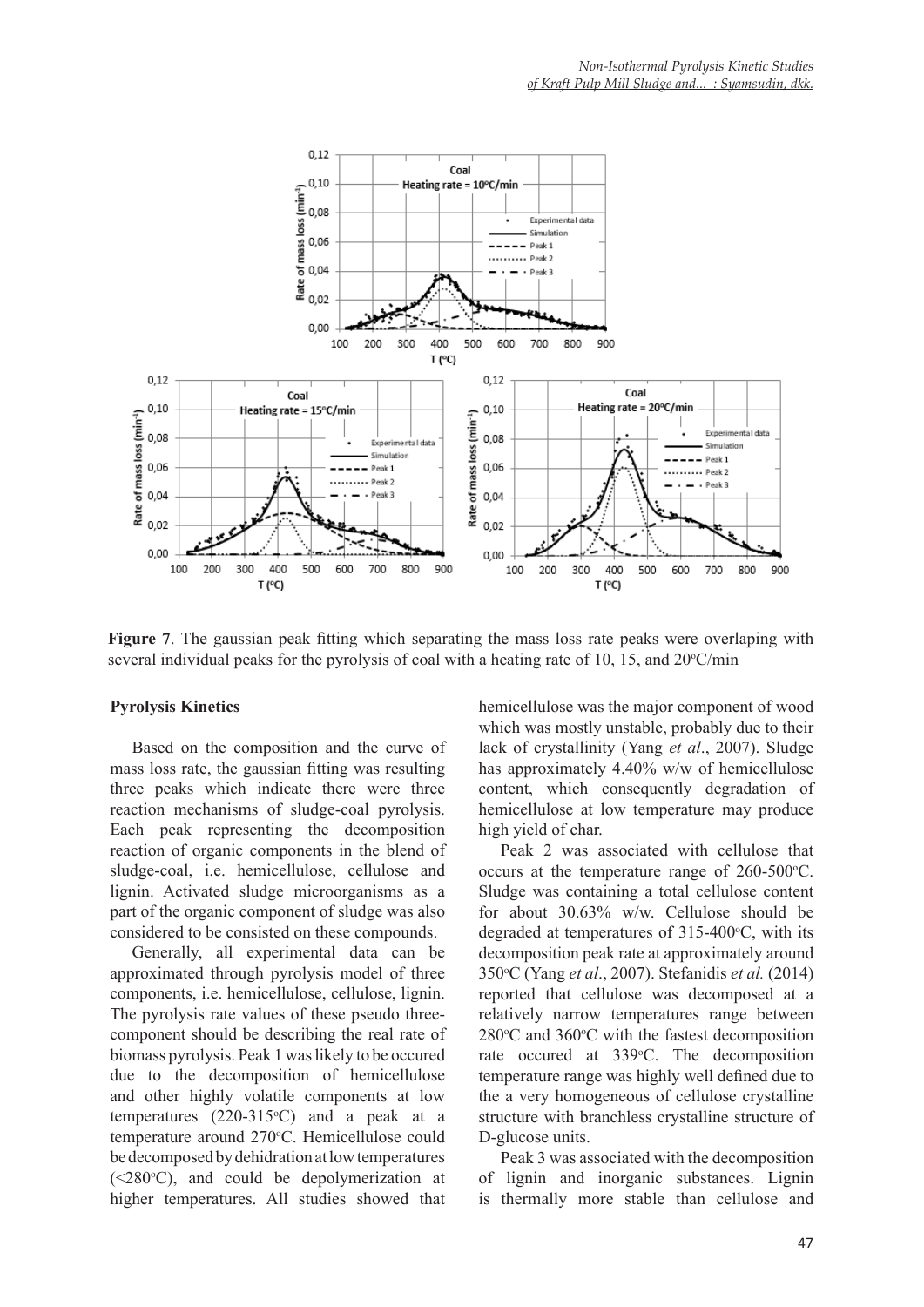No. Heating rate, °C/min Peak T range, °C T peak, <sup>o</sup>C Relative mass *Ea*, kJ/mol *A*, 1/s 1. Sludge 200-350 266 4.15 56.49 0.088 260-500 386 3.63 54.96 0.320 400-900 642 1.74 19.45 0.083 205-310 272 3.98 89.21 0.218 180-50 354 7.88 43.26 0.217 400-900 656 2.24 48.20 0.045 200-330 279 6.58 91.20 0.491 200-550 367 9.02 44.80 0.118 400-900 648 2.52 47.15 0.235 2. Sludge/Coal (80/20) 250-320 292 1.06 92.37 0.395 180-600 371 7.05 40.42 0.586 450-900 666 1.74 53.68 0.947 200-450 328 6.68 55.30 0.321 350-520 452 3.13 94.86 0.201 250-900 600 4.12 29.27 0.114 290-370 316 3.25 54.28 0.421 200-600 401 12.40 43.96 0.595 500-900 686 2.92 63.09 0.871 3. Sludge/Coal (50/50) 160-320 256 2.76 59.32 0.107 250-450 368 3.19 67.11 0.217 160-900 506 3.83 19.76 0.118 160-380 278 5.91 52.13 0.288 300-420 367 2.90 83.00 0.251 160-900 484 5.36 21.51 0.116 250-290 269 0.52 25.91 0.385 200-480 333 12.61 47.81 0.407 250-900 543 4.69 29.45 0.114 4. Coal 160-380 274 1.76 29.45 0.866 300-500 412 3.49 83.22 0.220 200-900 571 4.33 37.51 0.957 160-750 428 9.04 28.46 0.904 390-470 422 2.20 87.71 0.573 500-900 689 2.07 75.59 0.735 180-380 299 3.03 41.33 0.668 320-520 428 7.19 90.87 0.694

300-900 591 7.80 41.32 0.940

**Table 2**. Summary of temperature degradation and first order kinetic parameters of sludge pyrolysis and its blending with coal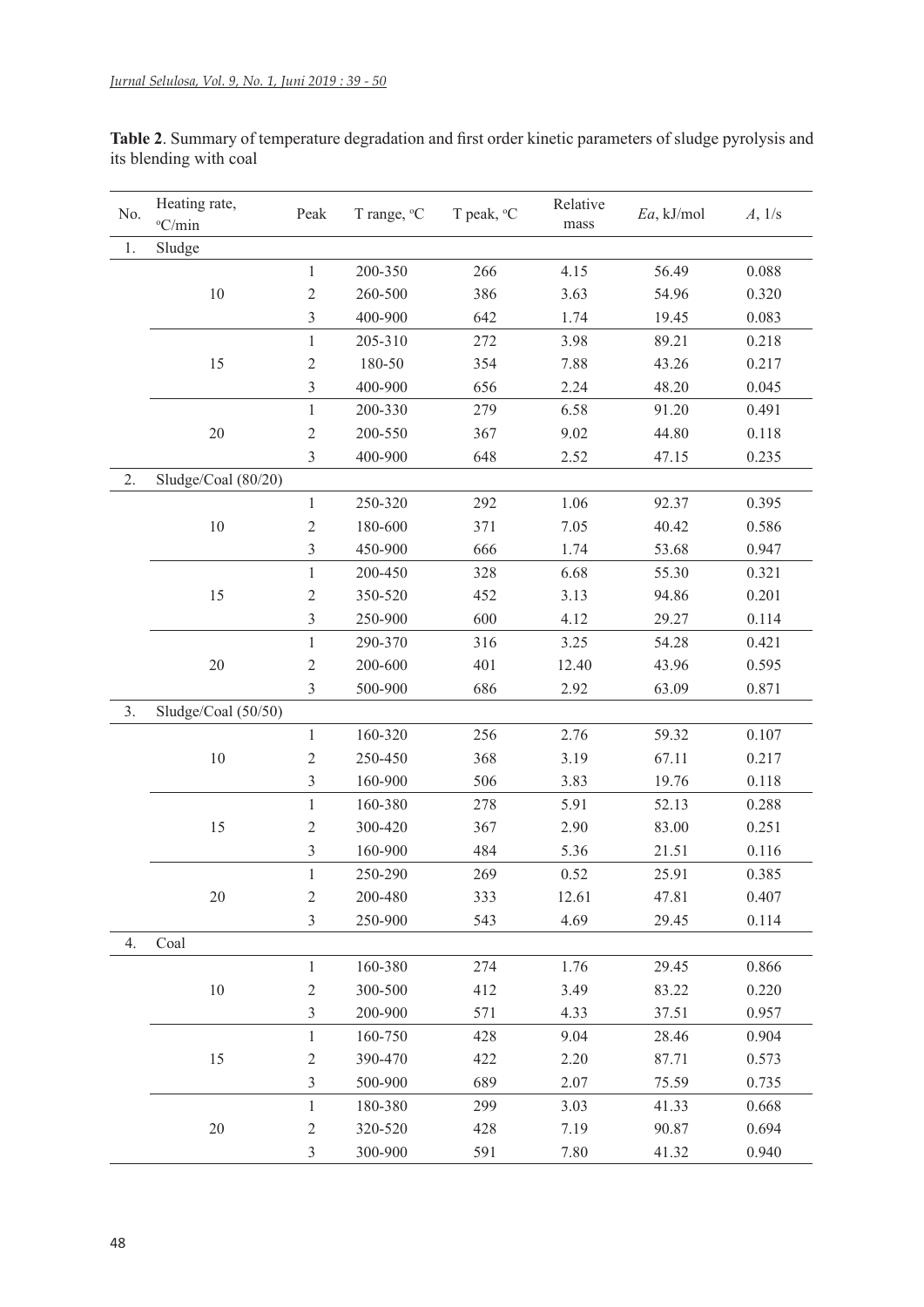hemicellulose, and produce more char and a higher fraction of aromatic compounds. The high residual lignin was associated with lignin structures, which has an amorphous structure and composed of a complex network of crosslinked aromatic molecules which difficult to decompose, and therefore has a high thermal stability. These properties lead lignin to be degraded slower and its mass loss occurred in a very wide temperature range of 160-900°C (Yang *et al.*, 2007; Stefanidis *et al.*, 2014). Sludge was containing lignin about 21.41% w/w and less fixed-carbon  $(11.15\% \text{ w/w})$ , thus the decomposition of sludge showed a weak peak at approximately around 640°C.

Furthermore, the decomposition kinetics was also analyzed by first order reaction mechanism. Peak 1 had activation energy (E) in ranges of 28–93 kJ/mol. The activation energy of hemicellulose decomposition reactions reported in literature were in ranges of 82–156 kJ/mol (Thipkhunthod et al., 2007). The peak 2 had activation energy (E) in ranges of 40–95 kJ/mol. The activation energy of cellulose decomposition reactions reported in literature were in ranges of 124–284 kJ/mol (Thipkhunthod *et al*., 2007). The peak 3 had activation energy in ranges of 19–76 kJ/mol. The activation energy of lignin decomposition reactions were reported in literature in ranges of 19–65 kJ/mol (Thipkhunthod *et al*., 2007). The difference in the value of the activation energy was due to differences in the composition of the raw materials. In this study, the raw material used was blend of sludge and coal, while the literature used pure raw materials (hemicellulose, cellulose, and lignin).

## **Conclusions**

The addition of coal to the blend of sludge has resulting in increased of time required to complete the pyrolysis process. This phenomenon indicated that volatile matter in the coal was more difficult to be degraded. The higher heating rate lead to the decrease of the char yield. The addition of coal into the blend of sludge may reduce the yield of char due to the higher sludge ash content on sludge compared to coal. The wide range of coal degradation temperature indicates that the coal may contains some components that have a wide range of temperature degradation, such as lignin. On the other hand, the phenomenon was

also probably occured due to the fact that the coal devolatilization reactions involving more reaction than the devolatilization reactions of sludge. Thus it concluded the possibility that volatile matter in the coal were not easily degraded at low temperatures. Based on the composition and the curve of pyrolysis mass loss rate, there were three peaks which indicated three mechanisms of sludge-coal pyrolysis reaction. Analysis of the decomposition kinetics with first order reaction describe three peaks, namely: peak 1 with activation energy in ranges of 28–93 kJ/mol which was associated with decomposition of hemicellulose and other highly volatile components, peak 2 in ranges of 40–95 kJ/mol which was associated with decomposition of cellulose, and peak 3 in ranges of 19–76 kJ/mol which was associated with decomposition of lignin and inorganic substances.

## **Acknowledgement**

This research was supported by *Linneaus-Palme Students Exchange Program 2013*. The authors acknowledge the support of Dr. Ronny Purwadi, Dr. Anita Pettersson and Kehinde Olubukola Oluoti.

## **References**

- Biagini, E., Lippi, F., Petarca, L. and Tognotti, L. (2002) 'Devolatilization rate of biomasses and coal–biomass blends: an experimental investigation', *Fuel*. Elsevier, 81(8), pp. 1041–1050. doi: 10.1016/S0016- 2361(01)00204-6.
- Chen, T., Li, L., Zhao, R. and Wu, J. (2017) 'Pyrolysis kinetic analysis of the three pseudocomponents of biomass–cellulose, hemicellulose and lignin', *Journal of Thermal Analysis and Calorimetry*. Springer Netherlands, 128(3), pp. 1825–1832. doi: 10.1007/s10973-016-6040-3.
- Chen, X., Liu, L., Zhang, L., Zhao, Y., Zhang, Z., Xie, X., Qiu, P., Chen, G. and Pei, J. (2018) 'Thermogravimetric analysis and kinetics of the co-pyrolysis of coal blends with corn stalks', *Thermochimica Acta*. Elsevier, 659, pp. 59–65. doi: 10.1016/J.TCA.2017.11.005.
- Coimbra, R. N., Paniagua, S., Escapa, C., Calvo, L. F. and Otero, M. (2015) 'Thermogravimetric analysis of the co-pyrolysis of a bituminous coal and pulp mill sludge', *Journal of Thermal Analysis and Calorimetry*. Springer Netherlands, 122(3), pp. 1385–1394. doi: 10.1007/s10973-015-4834-3.